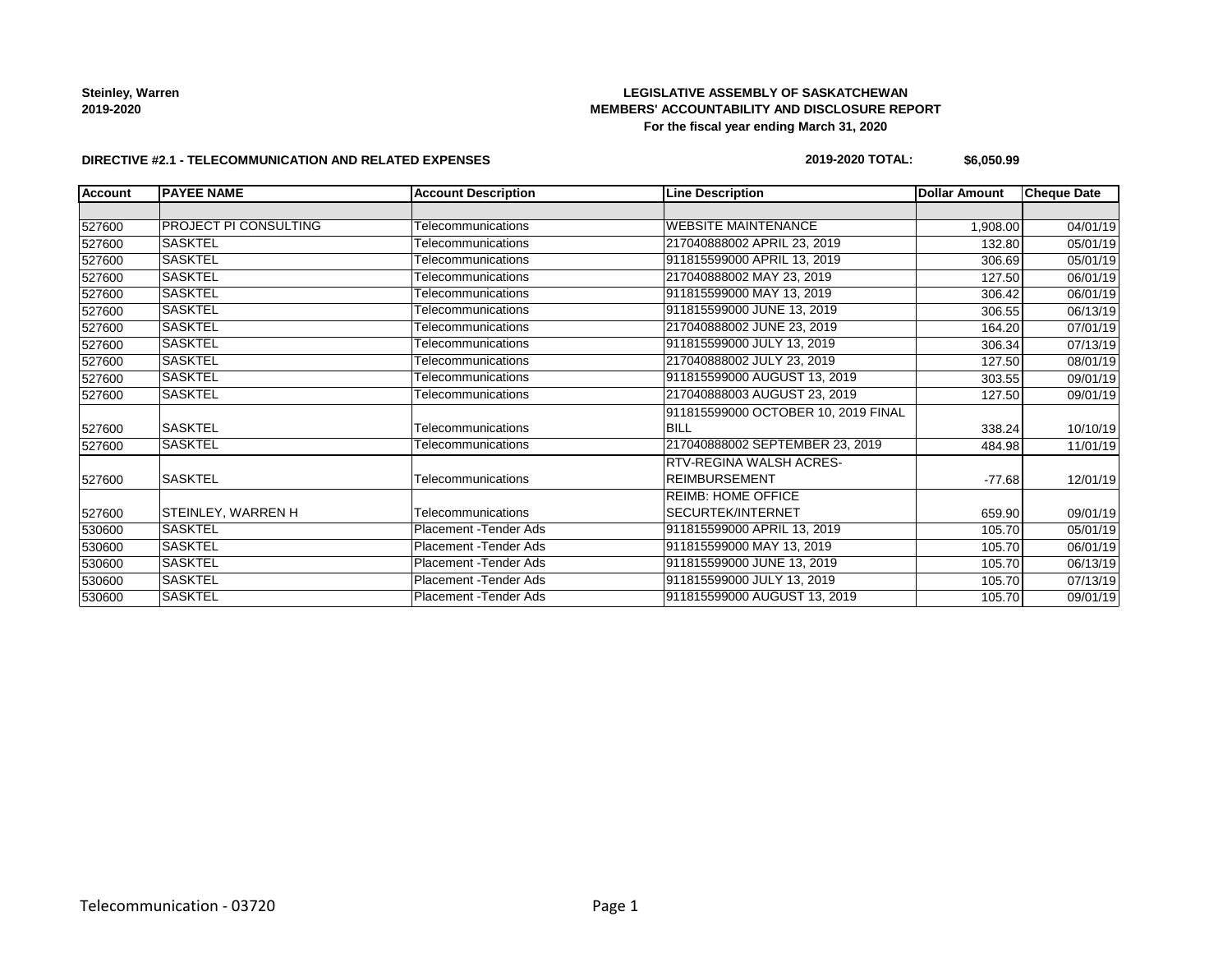# **LEGISLATIVE ASSEMBLY OF SASKATCHEWAN MEMBERS' ACCOUNTABILITY AND DISCLOSURE REPORT For the fiscal year ending March 31, 2020**

### **DIRECTIVE #3.1 - MLA TRAVEL AND LIVING EXPENSES**

### **2019-2020 TOTAL: \$5,775.62**

| <b>Account</b> | <b>PAYEE NAME</b>         | <b>Account Description</b>  | <b>Line Description</b>                  | Dollar Amount | <b>Cheque Date</b> |
|----------------|---------------------------|-----------------------------|------------------------------------------|---------------|--------------------|
|                |                           |                             |                                          |               |                    |
| 541900         | <b>STEINLEY, WARREN H</b> | Elected Rep - Travel        | MLA TRAVEL APRIL 1 - 18, 2019            | 1,298.57      | 04/01/19           |
| 541900         | <b>STEINLEY, WARREN H</b> | <b>Elected Rep - Travel</b> | MLA TRAVEL APRIL 24 - MAY 10, 2019       | 865.85        | 05/09/19           |
| 541900         | <b>STEINLEY, WARREN H</b> | <b>Elected Rep - Travel</b> | MLA TRAVEL MAY 11 - 16, 2019             | 359.82        | 05/16/19           |
| 541900         | <b>STEINLEY, WARREN H</b> | <b>Elected Rep - Travel</b> | MLA TRAVEL MAY 21 - JUNE 13, 2019        | 687.80        | 06/17/19           |
| 541900         | <b>STEINLEY, WARREN H</b> | <b>Elected Rep - Travel</b> | MLA TRAVEL JUNE 17 - JULY 13, 2019       | 995.85        | 07/24/19           |
| 541900         | <b>STEINLEY, WARREN H</b> | <b>Elected Rep - Travel</b> | MLA TRAVEL JULY 18 - AUGUST 12, 2019     | 1,171.53      | 08/19/19           |
|                |                           |                             | <b>IMLA TRAVEL AUGUST 14 - SEPTEMBER</b> |               |                    |
| 541900         | <b>STEINLEY, WARREN H</b> | <b>Elected Rep - Travel</b> | 6.2019                                   | 396.20        | 09/11/19           |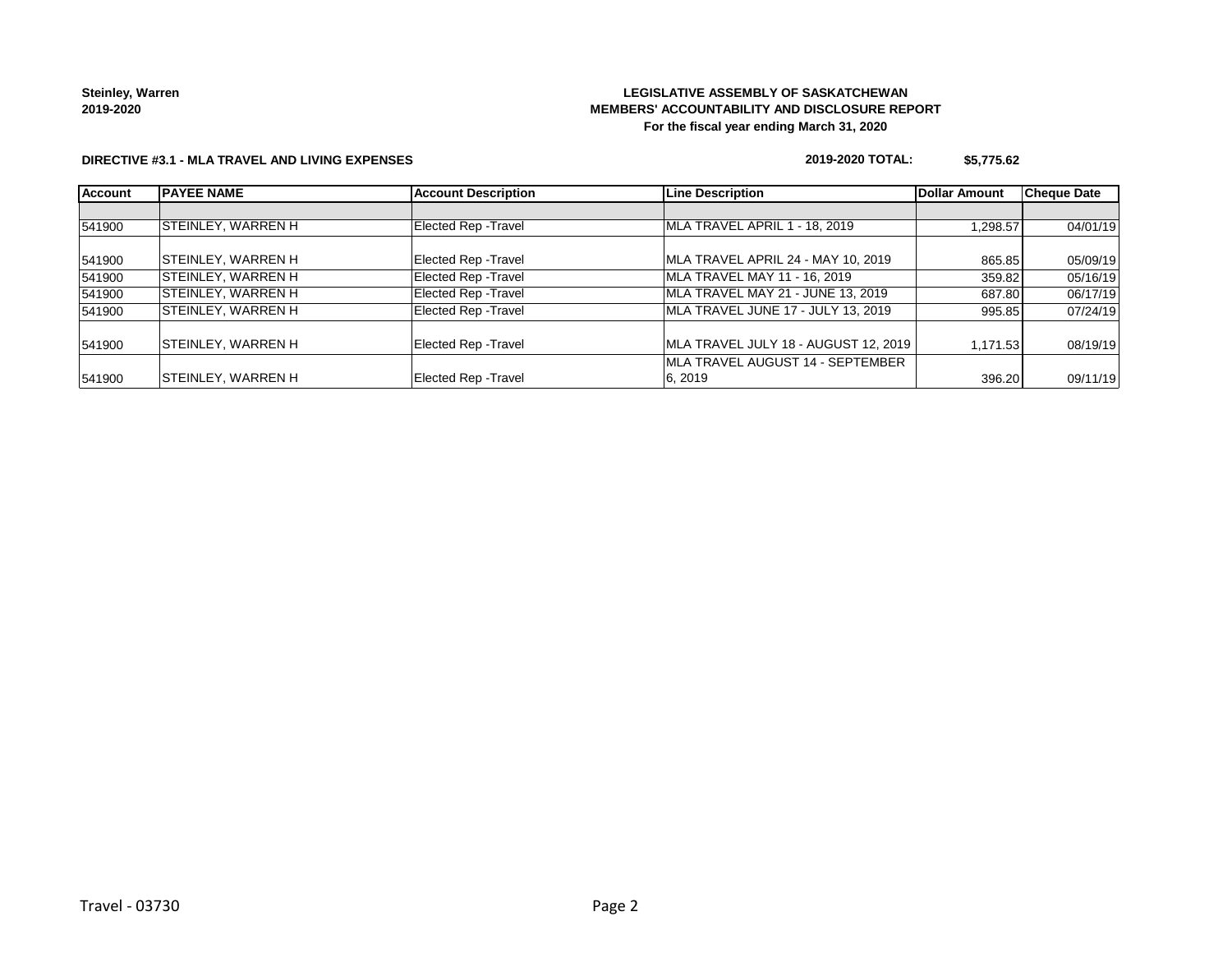# **LEGISLATIVE ASSEMBLY OF SASKATCHEWAN MEMBERS' ACCOUNTABILITY AND DISCLOSURE REPORT For the fiscal year ending March 31, 2020**

### **DIRECTIVE #4.1 - CONSTITUENCY SERVICE EXPENSES**

# **2019-2020 TOTAL: \$21,546.20**

| <b>Account</b> | <b>PAYEE NAME</b>                  | <b>Account Description</b>                                               | <b>Line Description</b>       | <b>Dollar Amount</b> | <b>Cheque Date</b> |
|----------------|------------------------------------|--------------------------------------------------------------------------|-------------------------------|----------------------|--------------------|
|                |                                    |                                                                          |                               |                      |                    |
| 522000         | ARTMAR ENTERPRISES LTD.            | Rent of Ground, Buildings and Other Space   APRIL 2019 MLA OFFICE RENT   |                               | 1,200.00             | 04/01/19           |
| 522000         | ARTMAR ENTERPRISES LTD.            | Rent of Ground, Buildings and Other Space   MAY 2019 MLA OFFICE RENT     |                               | 1,200.00             | 04/12/19           |
| 522000         | ARTMAR ENTERPRISES LTD.            | Rent of Ground, Buildings and Other Space JUNE 2019 MLA OFFICE RENT      |                               | 1,200.00             | 05/15/19           |
| 522000         | ARTMAR ENTERPRISES LTD.            | Rent of Ground, Buildings and Other Space JULY 2019 MLA OFFICE RENT      |                               | 1,200.00             | 06/12/19           |
| 522000         | ARTMAR ENTERPRISES LTD.            | Rent of Ground, Buildings and Other Space   AUGUST 2019 MLA OFFICE RENT  |                               | 1,200.00             | 07/18/19           |
| 522000         | ARTMAR ENTERPRISES LTD.            | Rent of Ground, Buildings and Other Space SEPTEMBER 2019 MLA OFFICE RENT |                               | 1,200.00             | 08/02/19           |
| 522000         | ARTMAR ENTERPRISES LTD.            | Rent of Ground, Buildings and Other Space   OCTOBER 2019 MLA OFFICE RENT |                               | 1,200.00             | 09/13/19           |
| 522200         | GOLD BUSINESS MACHINES LTD.        | <b>Rent of Photocopiers</b>                                              | <b>COPIER CHARGES</b>         | 158.49               | 05/01/19           |
| 522200         | GOLD BUSINESS MACHINES LTD.        | <b>Rent of Photocopiers</b>                                              | <b>COPIER CHARGES</b>         | 165.86               | 06/01/19           |
| 522200         | <b>GOLD BUSINESS MACHINES LTD.</b> | Rent of Photocopiers                                                     | <b>COPIER CHARGES</b>         | 181.81               | 07/04/19           |
| 522200         | <b>GOLD BUSINESS MACHINES LTD.</b> | Rent of Photocopiers                                                     | <b>COPIER CHARGES</b>         | 158.25               | 08/01/19           |
| 522200         | GOLD BUSINESS MACHINES LTD.        | <b>Rent of Photocopiers</b>                                              | <b>COPIER CHARGES</b>         | 175.54               | 09/03/19           |
| 525000         | CANADA POST CORPORATION            | Postal, Courier, Freight and Related                                     | <b>POSTAGE</b>                | 1,059.80             | 06/01/19           |
|                | PRAIRIE ADVERTISING DISTRIBUTORS   |                                                                          |                               |                      |                    |
| 525000         | LTD.                               | Postal, Courier, Freight and Related                                     | <b>MAIL PREP</b>              | 157.84               | 07/01/19           |
| 525000         | SASKATCHEWAN PARTY CAUCUS          | Postal, Courier, Freight and Related                                     | <b>RETURN POSTAGE CHARGES</b> | 21.39                | 09/01/19           |
| 529000         | CLEANFULLY YOURS INC.              | <b>General Contractual Services</b>                                      | <b>OFFICE CLEANING</b>        | 79.50                | 05/01/19           |
| 529000         | CLEANFULLY YOURS INC.              | <b>General Contractual Services</b>                                      | <b>OFFICE CLEANING</b>        | 79.50                | 06/01/19           |
| 529000         | CLEANFULLY YOURS INC.              | <b>General Contractual Services</b>                                      | OFFICE CLEANING               | 79.50                | 07/01/19           |
| 529000         | CLEANFULLY YOURS INC.              | <b>General Contractual Services</b>                                      | OFFICE CLEANING               | 79.50                | 08/01/19           |
| 529000         | CLEANFULLY YOURS INC.              | <b>General Contractual Services</b>                                      | <b>OFFICE CLEANING</b>        | 79.50                | 09/01/19           |
| 529000         | <b>CROWN SHRED &amp; RECYCLING</b> | <b>General Contractual Services</b>                                      | <b>SHREDDING SERVICES</b>     | 60.50                | 06/01/19           |
| 529000         | <b>CROWN SHRED &amp; RECYCLING</b> | <b>General Contractual Services</b>                                      | RECYCLING/SHREDDING           | 80.78                | 09/01/19           |
| 529000         | STEINLEY, WARREN H                 | <b>General Contractual Services</b>                                      | <b>REIMB: REPAIR SERVICE</b>  | 122.10               | 08/07/19           |
| 529200         | KUNTZ, HEATHER L                   | <b>Professional Development</b>                                          | <b>TUITION</b>                | 1,682.60             | 06/05/19           |
| 529201         | <b>KUNTZ, HEATHER L</b>            | Tuition and Book Reimbursement                                           | <b>TEXTBOOKS</b>              | 65.61                | 07/04/19           |
| 530000         | PATTISON OUTDOOR ADVERTISING LP    | <b>Communications Development Costs</b>                                  | <b>ADVERTISING PRODUCTION</b> | 53.00                | 04/22/19           |
| 530000         | PATTISON OUTDOOR ADVERTISING LP    | <b>Communications Development Costs</b>                                  | ADVERTISING PRODUCTION        | 53.00                | 06/01/19           |
| 530000         | PATTISON OUTDOOR ADVERTISING LP    | <b>Communications Development Costs</b>                                  | ADVERTISING PRODUCTION        | 53.00                | 06/17/19           |
| 530000         | PATTISON OUTDOOR ADVERTISING LP    | <b>Communications Development Costs</b>                                  | ADVERTISING PRODUCTION        | 53.00                | 07/15/19           |
| 530000         | PATTISON OUTDOOR ADVERTISING LP    | <b>Communications Development Costs</b>                                  | ADVERTISING PRODUCTION        | 53.00                | 08/12/19           |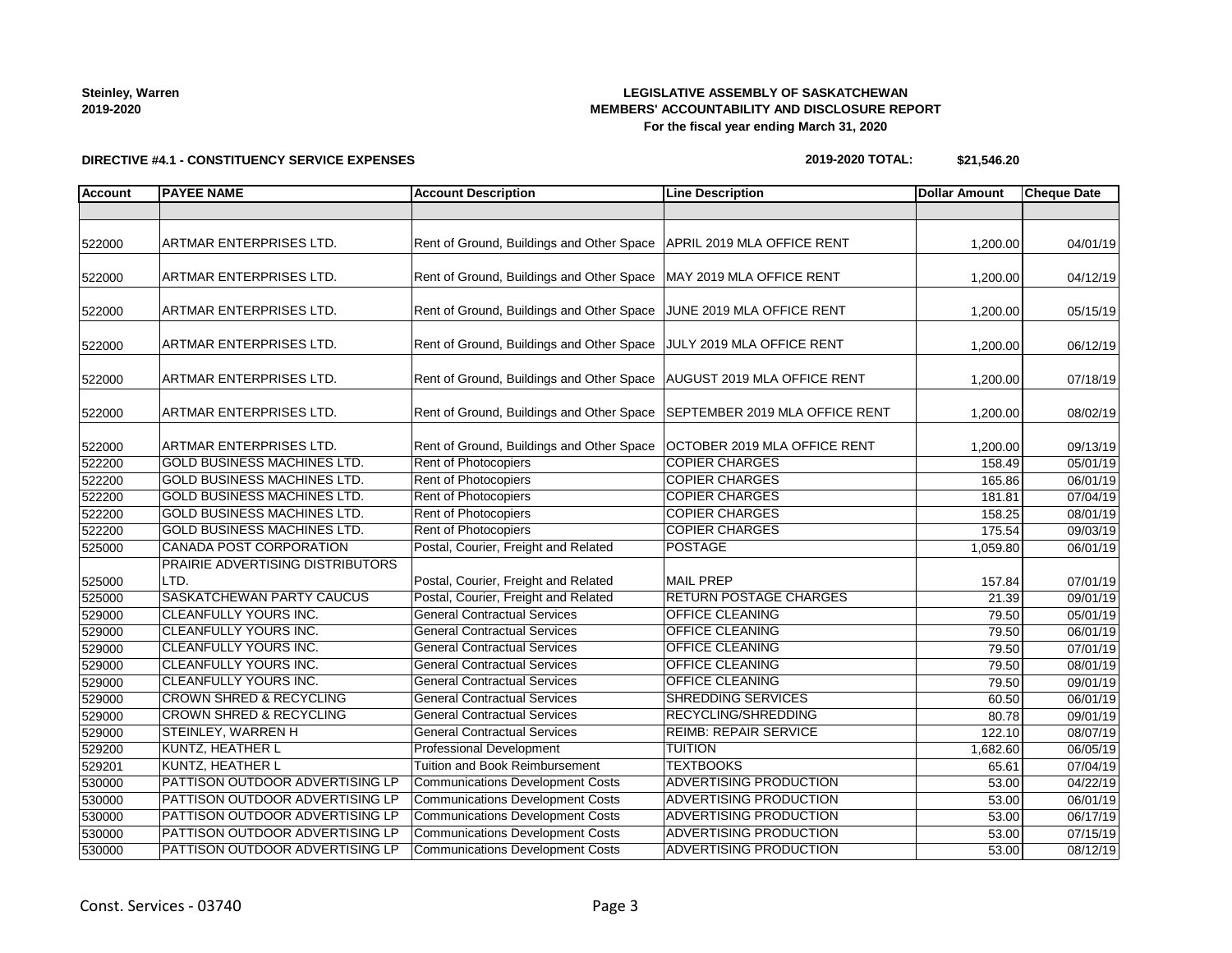| <b>Account</b> | <b>PAYEE NAME</b>                      | <b>Account Description</b>             | <b>Line Description</b>             | <b>Dollar Amount</b> | <b>Cheque Date</b> |
|----------------|----------------------------------------|----------------------------------------|-------------------------------------|----------------------|--------------------|
| 530000         | <b>PATTISON OUTDOOR ADVERTISING LP</b> | Communications Development Costs       | <b>ADVERTISING PRODUCTION</b>       | 53.00                | 09/09/19           |
| 530300         | <b>MARU GROUP CANADA INC.</b>          | Primary Research/Focus group           | Ad Hoc Research                     | 632.98               | 05/01/19           |
| 530300         | MARU GROUP CANADA INC.                 | Primary Research/Focus group           | Ad Hoc Research                     | 632.98               | 08/01/19           |
| 530500         | NORTH REGINA LITTLE LEAGUE             | <b>Media Placement</b>                 | <b>ADVERTISING</b>                  | 750.00               | 05/01/19           |
| 530500         | PATTISON OUTDOOR ADVERTISING LP        | Media Placement                        | <b>ADVERTISING</b>                  | 2,133.33             | 04/01/19           |
| 530500         | POSTCARD PORTABLES REGINA              | Media Placement                        | <b>ADVERTISING</b>                  | 305.00               | 04/05/19           |
| 530500         | POSTCARD PORTABLES REGINA              | Media Placement                        | <b>ADVERTISING</b>                  | 305.00               | 05/05/19           |
| 530500         | POSTCARD PORTABLES REGINA              | <b>Media Placement</b>                 | <b>ADVERTISING</b>                  | 305.00               | 06/01/19           |
| 530500         | POSTCARD PORTABLES REGINA              | Media Placement                        | <b>ADVERTISING</b>                  | 305.00               | 07/05/19           |
| 530500         | POSTCARD PORTABLES REGINA              | Media Placement                        | <b>ADVERTISING</b>                  | 305.00               | 08/05/19           |
| 530500         | <b>REGINA RED SOX BASEBALL</b>         | Media Placement                        | <b>ADVERTISING - NO GST</b>         | 500.00               | 05/01/19           |
| 530800         | <b>WESTERN LITHO PRINTERS LTD.</b>     | Publications                           | <b>NEWSLETTERS</b>                  | 957.34               | 06/01/19           |
| 530900         | <b>STEINLEY, WARREN H</b>              | <b>Promotional Items</b>               | <b>REIMB: FLORAL ARRANGEMENT</b>    | 49.55                | 09/01/19           |
| 542000         | <b>KUNTZ, HEATHER L</b>                | Travel                                 | C.A. TRAVEL APRIL 10 - 24, 2019     | 144.45               | 04/24/19           |
| 542000         | KUNTZ, HEATHER L                       | Travel                                 | C.A. TRAVEL MAY 1 - 15, 2019        | 133.08               | 05/16/19           |
| 542000         | <b>KUNTZ, HEATHER L</b>                | Travel                                 | C.A. TRAVEL MAY 23 & JUNE 5, 2019   | 78.57                | 06/05/19           |
| 542000         | <b>KUNTZ, HEATHER L</b>                | Travel                                 | C.A. TRAVEL JUNE 19 - JULY 14, 2019 | 36.04                | 07/04/19           |
| 542000         | KUNTZ, HEATHER L                       | Travel                                 | C.A. TRAVEL JULY 18 - 30, 2019      | 181.45               | 08/01/19           |
| 542000         | KUNTZ, HEATHER L                       | Travel                                 | C.A. TRAVEL AUGUST 16 - 22, 2019    | 152.55               | 09/16/19           |
|                |                                        | Deputy Minister/Ministry Head Business |                                     |                      |                    |
| 543201         | <b>CONEXUS ARTS CENTRE</b>             | <b>Expenses - Refreshments</b>         | <b>STUDENT DRINKS</b>               | 24.00                | 08/01/19           |
|                |                                        | Deputy Minister/Ministry Head Business |                                     |                      |                    |
| 543201         | <b>CONEXUS ARTS CENTRE</b>             | <b>Expenses - Refreshments</b>         | <b>STUDENT DRINKS</b>               | 27.00                | 08/01/19           |
|                |                                        | Deputy Minister/Ministry Head Business |                                     |                      |                    |
| 543201         | <b>CONEXUS ARTS CENTRE</b>             | <b>Expenses - Refreshments</b>         | <b>STUDENT DRINKS</b>               | 32.00                | 08/01/19           |
| 555000         | <b>KUNTZ, HEATHER L</b>                | Other Material and Supplies            | <b>OFFICE SUPPLIES</b>              | 138.18               | $\sqrt{04}/24/19$  |
| 555000         | KUNTZ, HEATHER L                       | Other Material and Supplies            | <b>OFFICE SUPPLIES</b>              | 9.30                 | 06/05/19           |
| 555000         | KUNTZ, HEATHER L                       | Other Material and Supplies            | <b>OFFICE SUPPLIES</b>              | 16.99                | 07/04/19           |
| 555000         | KUNTZ, HEATHER L                       | <b>Other Material and Supplies</b>     | <b>OFFICE SUPPLIES</b>              | 41.05                | 08/13/19           |
| 565200         | KUNTZ, HEATHER L                       | Office Furniture and Equipment - Exp   | <b>COFFEE MACHINE</b>               | 144.29               | 05/16/19           |